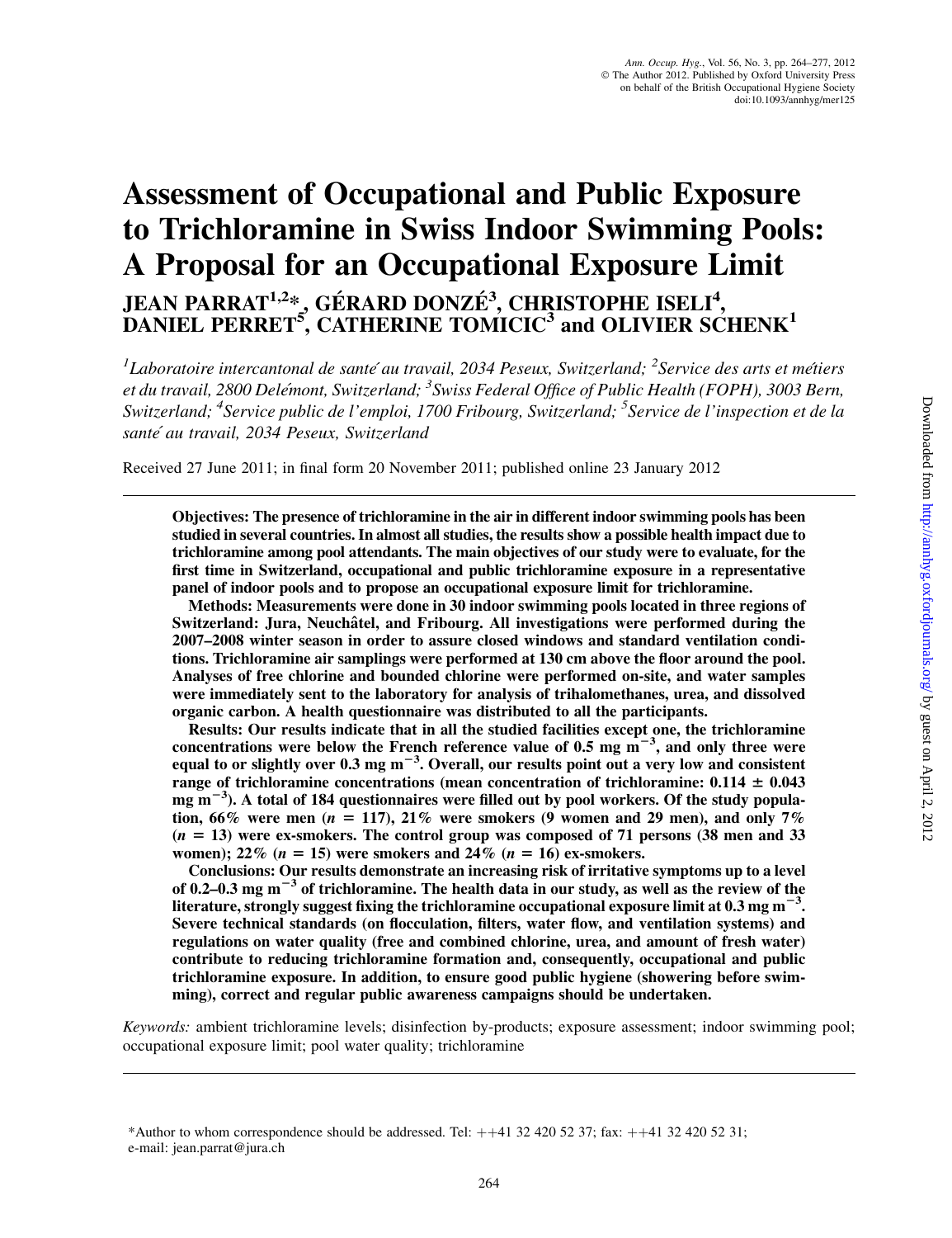# INTRODUCTION

Chlorine is a commonly used agent for disinfection of pool water. Besides its sanitizing effect by removing pathogens, however, free chlorine reacts with nitrogencontaining organic matter brought by swimmers (urea, sweat, skin squama, cosmetics, etc.) to form a large variety of so-called disinfection by-products, among them mono-, di-, and trichloramine (Héry [et al.](#page-12-0), [1994;](#page-12-0) [Seux, 1988;](#page-13-0) [WHO, 2006\)](#page-13-0). Due to its relatively low water solubility, trichloramine  $(NCl<sub>3</sub>)$  is easily released into the swimming pool atmosphere, whereas mono- and dichloramines are more likely to be released in droplets ejected by the shaking of the water surface. Trichloramine is considered to be strongly irritating to the eyes and upper airways. [Gagnaire](#page-12-0) et al. (1994) compared the expiratory bradypnea indicative of upper airway irritation in mice during both chlorine and trichloramine exposure. They estimated an RD50 (airborne concentration resulting in a 50% decrease in the respiratory rate of mice) of 2.5 p.p.m.  $(12.3 \text{ mg m}^{-3})$  for trichloramine and 3.5 p.p.m.  $(10.2 \text{ mg m}^{-3})$  for chlorine. They concluded that the irritant potency of trichloramine is of the same order of magnitude as that of allylic compounds or formaldehyde. [Barbee](#page-12-0) et al. [\(1983\)](#page-12-0) demonstrated that the acute inhalation toxicity of trichloramine is similar qualitatively and quantitatively to that of chlorine. Based on the method developed by [Schaper \(1993\),](#page-12-0) they proposed a threshold limit value–time-weighted average (TLV–TWA) of 0.1 p.p.m.  $(0.5 \text{ mg m}^{-3})$  and a TLV–short-term exposure limit (STEL) of 0.3 p.p.m. for trichloramine.

Swimming pool workers, such as pool attendants, technicians, swimming teachers, or physiotherapists, are exposed to trichloramine during their professional activities. Jacobs et al. [\(2007\)](#page-12-0) showed that higher exposure was followed by higher upper airway respiratory symptoms in employees. In France, [Thoumelin](#page-13-0) et al. (2005) observed elevated risks [odds ratios (ORs)] for eye and nose irritation and voice extinction. Occupational asthma caused by exposure to trichloramine was described in lifeguards and swimming teachers by [Thickett](#page-13-0) et al. [\(2002\)](#page-13-0) and [Tafrechian \(2008\)](#page-13-0). Following the stud-ies of Héry et al. [\(1995\),](#page-12-0) in 13 swimming pools, and [Massin](#page-12-0) et al. (1998), the National Research and Safety Institute for occupational accidents prevention in France (INRS) and the [WHO \(2006\)](#page-13-0) recommended a reference value of 0.5 mg  $m^{-3}$ for trichloramine in the air. In addition, asthma caused by trichloramine has been recognized as a professional disease in France [\(Pairon and](#page-12-0) [Choudrat, 2003](#page-12-0)).

The public attending indoor swimming pools (recreational swimmers, athletes, and babies) are naturally subject to chloramine exposure, both at the water surface as well as in the hall atmosphere. Swimmers are exposed to the substances contained in water and those splashing or evaporating from aerosols from the water. Several authors found ocular and respiratory irritative symptoms to be common in swimmers  $(Lév$ esque et al.[, 2006;](#page-12-0) [Bowen](#page-12-0) et al., 2007). The studies of [Bernard](#page-12-0) et al. (2003, [2006,](#page-12-0) [2007](#page-12-0), and [2008\)](#page-12-0) and [Nick](#page-12-0)[milder and Bernard \(2007\)](#page-12-0) focused on the possible elevated risk of asthma and allergy during adolescence consequent to early attendance at chlorinated indoor swimming pools. They also observed that young people exclusively attending an indoor pool disinfected with a copper–silver method showed a decreased risk of asthma and allergy [\(Carbonnelle](#page-12-0) et al., 2002). In Norway, [Nystad](#page-12-0) et al. (2008) suggested that early baby swimming may be related to wheeze up to the age of 18 months. Others authors ([Schoefer](#page-13-0) et al., 2008) found no verifiable detrimental effect of early swimming in terms of developing atopic diseases, possibly due to lower use of chlorine in German pools.

A large review of the literature concerning occupational and recreational exposure to trichloramine was published by [Kohlhammer and Heinrich \(2007\)](#page-12-0). Var-ious authors [\(Nemery](#page-12-0) et al., 2002; [Thoumelin](#page-13-0) et al., [2005](#page-13-0); [Jacobs](#page-12-0) et al., 2007) reported that the quantity of trichloramine emitted from pool water depends on various factors, such as the shaking of the water, the number of swimmers, the concentration of chloramine precursors (especially urea and free chlorine), the air ventilation conditions, etc. Complaints from indoor swimming pool workers and users are usually related to the characteristic 'chlorine odour'.

The main objectives of our study were to evaluate, for the first time in Switzerland, occupational and public trichloramine exposure in a representative panel of indoor pools. We aimed to evaluate the consequences of working in trichloramine-contaminated areas on the well-being and health of workers. Our second purpose was to evaluate the effect of various factors (water quality, type of pool, and number of attendees) on the trichloramine concentration in the air. Finally, we formulated recommendations to the Swiss authorities to improve the protection of the public and pool workers.

# MATERIALS AND METHODS

# Study design

We analyzed 30 indoor swimming pools located in three regions of Switzerland: Jura, Neuchâtel, and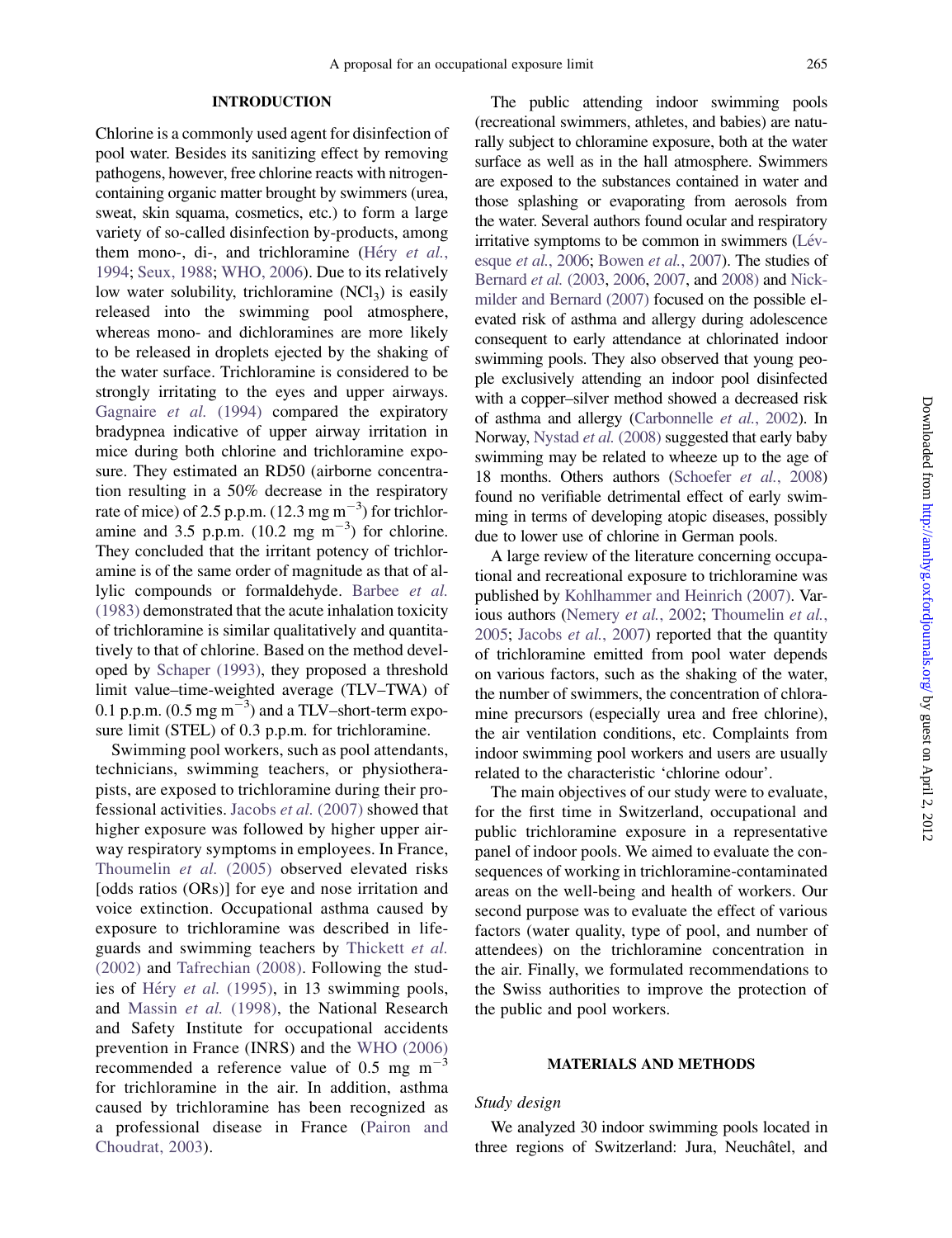Fribourg. All investigations were performed during the 2007–2008 winter season in order to assure closed windows and standard ventilation conditions. Whenever possible, air and water samplings were conducted during maximal activity in the pool. A minimum of four stationary air samplings were performed simultaneously at 130 cm above the floor around the pool. The locations were selected by trained occupational hygienists, taking into account the ventilation conditions and the organization of the swimming pool (number of pools, presence of whirlpool, location of the workplaces, etc.). During air samplings, the occupancy of the pool was counted and the water quality surveyed by direct measurements of pH and free and bounded chlorine. Two water samples (1000 and 200 ml) were taken and immediately sent, inside a cooled box, to the laboratory for analysis of trihalomethanes (THM), urea, and dissolved organic carbon (DOC). The analyses were performed during the following 24 h. Using a standardized form, the main characteristics of the facility (volume and dimensions of the rooms, volume and surface of the various pools, method of water sanitation, type of water filtration and pH adjustment, amount of water renewal, ventilation conditions, etc.) were compiled during the air sampling. A questionnaire and an informed consent form were distributed to all the employees of the facility. The documents were immediately filled out by the persons present during the sampling, while absent workers filled them out later and sent them back to the authors. Besides the usual questions, such as age, sex, and professional status, we requested data about the work durations at various locations in the facility. Further questions focused on the presence of typical symptoms, such as asthma; eye, throat, or nose irritations; cough; sinusitis; breathlessness; and thorax pain, during and before the last 12 months. We also asked about possible skin irritation (eczema, dry skin, red skin, and itching). Finally, we asked the employees to indicate whether or not the marked symptoms could have been caused by their working conditions. A control group consisting of office colleagues of our three labor inspectorates was created.

# Trichloramine air sampling and analysis

Sampling and analysis of trichloramine were performed according to the [INRS \(2007\)](#page-12-0) method, also described in Héry et al. [\(1995\)](#page-12-0) and [Massin](#page-12-0) et al. [\(1998\)](#page-12-0). The air was sampled using calibrated Casella pumps (Blanc-Labo, Lonay, Switzerland) at a flow rate of 1.0 l min<sup>-1</sup> during 2 h. The pumps were calibrated using a DryCal Primary Calibrator (SKC) before and after sampling. The airflow passed through a tube containing silica gel (Silica gel E, 0.5–1 mm; Fluka number 03563) coated with sulphamic acid to trap hypochlorite and mono- and dichloramine. From the tube, the air-containing trichloramine passed through a cassette (37 mm diameter; Millipore) containing two glass fiber filters (37 mm diameter; Pall Corporation; Supelco), one coated with sodium carbonate and the other with diarsenic trioxide. Before coating, the filters were washed with  $\sim$ 10 ml bidistilled water and dried for 1 h at  $60^{\circ}$ C.

Both filters were desorbed simultaneously in 20 ml bidistilled water. The resulting chloride was quantified by ion chromatography (Dionex Ion Chromatograph, conductivity detector). The detection limit was 0.1 mg  $l^{-1}$  of chloride. The method was validated by a series of sampling sessions performed in one test swimming pool and by simultaneous sampling and analysis of air using sample cassettes provided by the INRS (Nancy, France) and the Laboratoire intercommunal Bruxellois (Brussels, Belgium). The results were used as external controls.

# Pool water quality

Analyses of free chlorine and bounded chlorine were performed on-site by the DPD method (Swan Chematest 25) with a quantification limit of 0.02 mg  $1^{-1}$ . This standard method is used daily in Switzerland by the operators of all public swimming pools to check for compliance with the required water levels of free and bounded chlorine.

THM were analyzed by headspace gas chromatography coupled with mass spectrometry (GC–MS ThermoQuest Trace). The following THM were systematically quantified: 1,1-dichloroethylene, dichloromethane, trans-1,2-trichlorethylen, cis-1,2 dichloroethylene, chloroform, 1,2-dichloroethane, 1,1, 1-trichloroethane, tetrachloromethan, trichlorethylene, bromodichloromethan, dibromochloromethan, and bromoform. The quantification limit was 0.1  $\mu$ g l<sup>-1</sup> for each substance except for chloroform  $(0.15 \mu g I^{-1})$  and dibromochloromethane and bromoform (both  $0.20 \mu g l^{-1}$ ). The results were recalculated as total THM in chloroform equivalent. Urea was quantified by colorimetry at 650 nm (Varian Cary 50 UV Spectrometer) after hydrolysis of urea in ammonium in the presence of urease. Ammonium was transformed into chloramine with active chlorine and combined with phenols to form a blue–green indophenol. The quantification limit was  $0.015$  mg  $l^{-1}$ . DOC was indirectly quantified by analyzing [ultraviolet  $(UV)$ ] the  $CO<sub>2</sub>$  produced after pyrolysis (TOC-V Shimadzu) and elimination of mineral carbon by acidification and degassing, with a quantification limit of 0.4 mg  $l^{-1}$ . All analyses were done by the accredited Cantonal Laboratory in Delémont (Switzerland).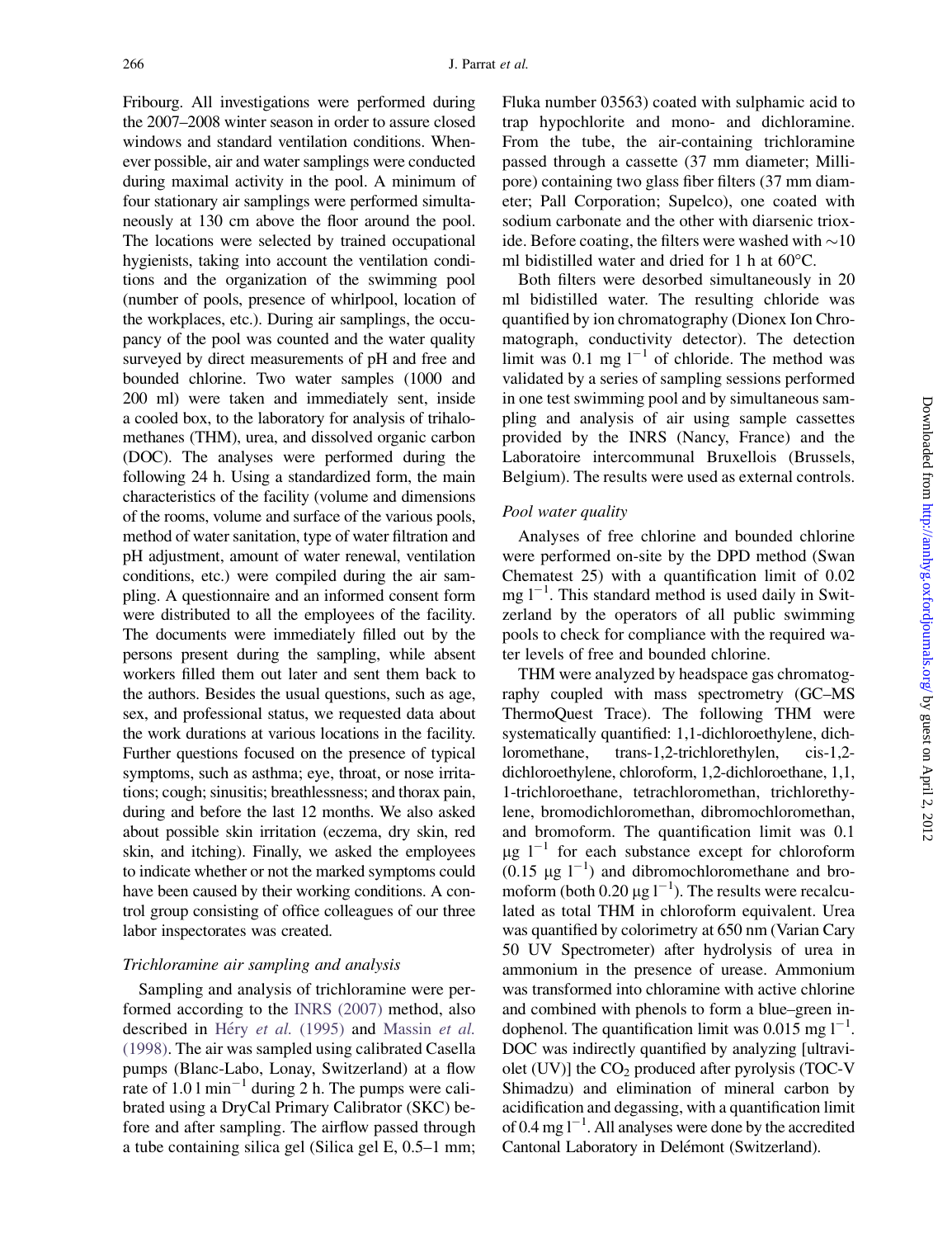The statistical analyses were performed using XLSTAT and PEPI. Statistical comparisons between the trichloramine air levels measured in the different types of pools were made using Student's t-test.

# **RESULTS**

#### Trichloramine air levels

In our study, 11 swimming pools were of therapeutic use and located in a medical center, 10 were public pools, and 8 were school swimming pools. Those of the third type were also frequented by the public outside school hours. The last pool in our study was a leisure indoor swimming pool without aerosol-forming devices, such as jacuzzis, artificial waves, fountains, waterfalls, etc. Five facilities disinfected the pool water with chlorine gas, sometimes in combination with UV. The majority of the facilities used sodium hypochlorite for water disinfection, sometimes in combination with ozone. Electrolysis (with sodium chloride or calcium chloride) was used by six facilities. The panel is representative of the situation in Switzerland.

A few samples were lost during handling. In total, 146 samples were available for statistical analysis. The overall mean concentration of trichloramine was  $0.114 \pm 0.043$  mg m<sup>-3</sup> (n = 30 pools). The median value was  $0.070$  mg m<sup>-3</sup>, with first quartile at 0.038 and third quartile at 0.158 mg  $m^{-3}$ . Eighteen facilities (67%) showed an average concentration  $<$ 0.1 mg m<sup>-3</sup>, and 8 (27%) had a concentration be-

tween 0.1 and 0.2 mg  $m^{-3}$ . Four facilities (13%) showed a trichloramine level  $\geq 0.3$  mg m<sup>-3</sup>, with the highest concentration at  $0.52$  mg m<sup>-3</sup> in Facility 12 (see Fig. 1). There were no statistically significant differences in trichloramine air levels between the public, school, and therapeutic pools (Student's t-test). The disinfection method or the use of charcoal-filled filters did not influence the trichloramine concentration at a statistically significant level.

The hypothesis of a possible gradient of trichloramine above water was tested in Pool 12, where high trichloramine concentrations were measured. We used a floating device mounted on a tripod for collecting a total of 12 air samplings directly over water in the middle of the pool. Sample pairs were collected simultaneously at 16 and 130 cm above water in the presence of swimmers. The mean concentration at 130 cm above water (0.26  $\pm$  0.07 mg m<sup>-3</sup> ,  $n = 6$ ) was slightly higher than that at 16 cm (0.23)  $\pm$  0.05 mg m<sup>-3</sup>, n = 6). A log-normal test showed that the concentrations from both sampling heights belonged to the same distribution.

# Questionnaire

A total of 184 pool workers filled out the questionnaire. Six were excluded because of unrealistic answers. Exactly 66% of the study population were men ( $n = 117$ ), 21% were smokers (9 women and 29 men), and only 7% ( $n = 13$ ) were ex-smokers. Teachers accounted for the most common cohort, followed by swimming teachers. Of the participants, 54% worked at the facility 80% of the time or more



represents the French reference value of 0.5 mg  $\text{m}^{-3}$ .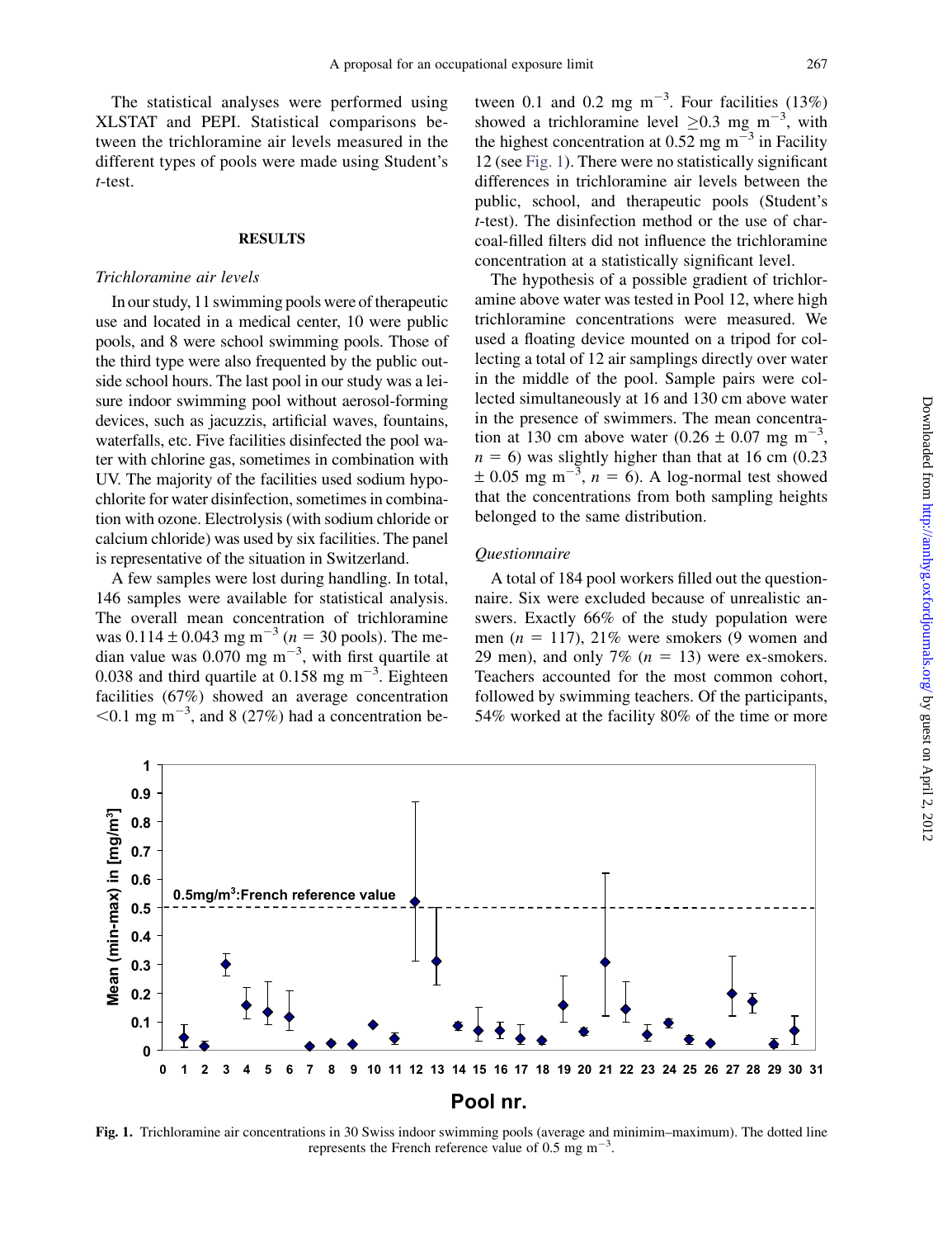and were thus considered 'full-time workers'. The population characteristics are shown in Table 1.

During work, a part of the activity is spent in locations with possible trichloramine exposure, such as the pool surroundings and rooms with technical devices, especially disinfection systems and water buffer tanks. The time spent in such areas (based on information obtained in the questionnaire) combined with the activity rate of the employees allowed the calculation of the time spent in potentially trichloramine-contam-inated areas (see [Fig. 2\)](#page-5-0). Only 23%  $(n = 31)$  of the full-time workers spent all their working time in a potentially trichloramine-contaminated area. In contrast, half ( $n = 15$ ) of the respondents who worked at the facility  $\leq 50\%$  of the time (n = 30) performed all their tasks in a potentially trichloramine-contaminated area, which meant that only a few workers were highly exposed to trichloramine.

The control group consisted of 71 persons (38 men and 33 women), including 15 (22%) smokers and 16 (24%) ex-smokers.

We intentionally ignored the mentioned symptoms of asthma because asthma is a complex medical condition, and many breathing problems could be wrongly interpreted by the participants. The certain diagnosis of asthma requires the intervention of a physician, which we did not have the opportunity to obtain.

The prevalence of health symptoms (all mentioned symptoms: the sum of those that appeared before and during the last 12 months) referred as due to working conditions was higher than for the control group (see [Table 2](#page-5-0)). The difference was statistically significant for eye irritation ( $P = 0.05$ ), throat irritation ( $P < 0.001$ ), nose irritation ( $P = 0.016$ ), and skin problems ( $P < 0.001$ ). This suggests that working in an indoor swimming pool is strongly associated with irritative symptoms.

In order to calculate the OR, three exposed groups were created:

1. Group 1: all employees working in facilities with a measured trichloramine concentration

|                                       | Pool workers      |                 |                   | Control group     |                 |                |  |
|---------------------------------------|-------------------|-----------------|-------------------|-------------------|-----------------|----------------|--|
|                                       | Women, $n$ $(\%)$ | Men, $n$ $(\%)$ | Total, $n$ $(\%)$ | Women, $n$ $(\%)$ | Men, $n$ $(\%)$ | Total, $n(\%)$ |  |
| Sex                                   | 61(34)            | 117 (66)        | 178               | 33(46)            | 38 (54)         | 71             |  |
| Smoker                                | 9(15)             | 29(25)          | 38(21)            | 8(25)             | 7(18)           | 15(21)         |  |
| Ex-smoker                             | 5(8)              | 8(5)            | 13(7)             | 10(30)            | 7(18)           | 17(24)         |  |
| Age                                   |                   |                 |                   |                   |                 |                |  |
| $<$ 18 years old                      | 1                 | 1               | $\overline{c}$    |                   |                 |                |  |
| $18-25$ years                         | 5                 | $\mathbf{1}$    | 6                 | 1(3)              | 1(3)            | 2(3)           |  |
| $26 - 35$ years                       | 17(30)            | 19(17)          | 36(22)            | 4(12)             | 4(11)           | 8(11)          |  |
| $36 - 50$ years                       | 24 (42)           | 57 (50)         | 81 (47)           | 25(75)            | 17(45)          | 42 (60)        |  |
| $>50$ years                           | 10(18)            | 36(32)          | 46(27)            | 3(9)              | 11(29)          | 14(20)         |  |
| Total                                 | 57(33)            | 114 (66)        | 171               | 33(50)            | 33 (50)         | 66             |  |
| Part-time job $(\% )$                 |                   |                 |                   |                   |                 |                |  |
| $<$ 50 $\,$                           | 27(48)            | 34(29)          | 61(35)            | 3(10)             |                 | 3(4)           |  |
| $50 - 79$                             | 13(23)            | 5(4)            | 18(11)            | 14(42)            |                 | 14(20)         |  |
| $80 - 100$                            | 16(29)            | 78 (67)         | 94 (54)           | 16(48)            |                 | 53 (76)        |  |
| Total                                 | 56 (32)           | 117 (68)        | 173               | 33(47)            | 37(53)          | 70             |  |
| Profession                            |                   |                 |                   |                   |                 |                |  |
| Teacher                               | 23(39)            | 33(29)          | 56 (32)           |                   |                 |                |  |
| Swimming teacher                      | 7                 | 27(24)          | 34(20)            |                   |                 |                |  |
| Technician                            | $\mathbf{1}$      | 24(21)          | 25(15)            |                   |                 |                |  |
| Physiotherapist                       | 14(24)            | 5               | 19(11)            |                   |                 |                |  |
| Technician and lifeguard <sup>a</sup> | $\mathbf{1}$      | 11(8)           | 12(7)             |                   |                 |                |  |
| Exclusively lifeguard                 | 3                 | 7               | 10                |                   |                 |                |  |
| Cashier                               | 4                 |                 | 4                 |                   |                 |                |  |
| Other                                 | 6                 | 6               | 12                |                   |                 |                |  |
| Total                                 | 59 (34)           | 113 (66)        | 172               |                   |                 |                |  |

Table 1. Descriptive characteristics of the study population.

a Both activities performed by the same person.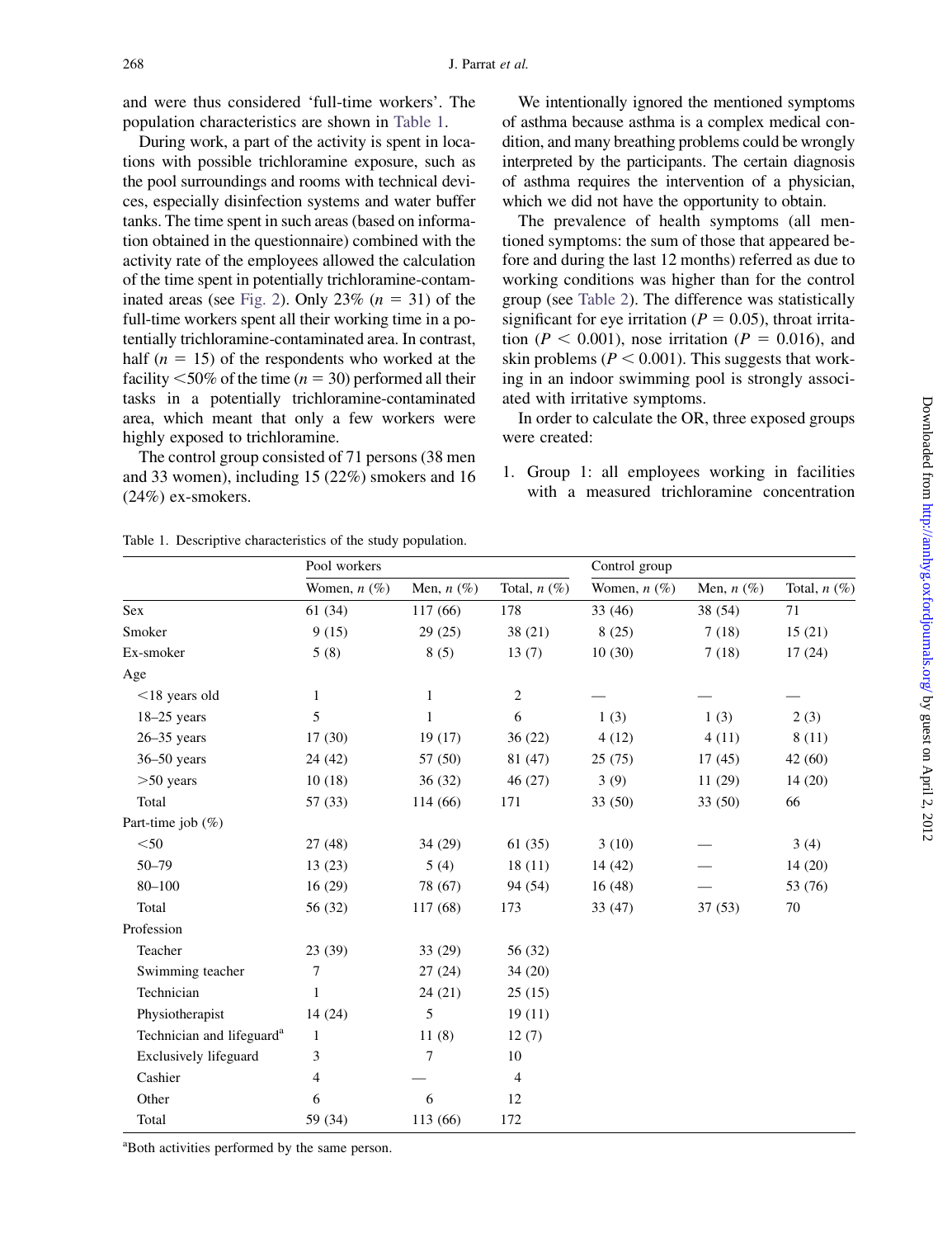<span id="page-5-0"></span>

 $(n = 133)$ . \*Both activities performed by the same person.

Table 2. Prevalence of mentioned health symptoms considered as due to the working conditions.

|                       | Exposed employees         | Control, %            | P    |              |         |
|-----------------------|---------------------------|-----------------------|------|--------------|---------|
|                       | All symptoms <sup>a</sup> | Work-related symptoms | $\%$ |              |         |
| Asthma                | 40                        | 3                     | 8    | $\Omega$     |         |
| Allergy               | 19                        | 3                     | 16   | 11           | 0.371   |
| Eye irritation        | 38                        | 20                    | 53   | 22           | 0.05    |
| Throat irritation     | 24                        | 19                    | 79   |              | < 0.001 |
| Cough                 | 24                        | 8                     | 33   | 0            |         |
| Nose irritation       | 37                        | 14                    | 38   |              | 0.016   |
| <b>Sinusitis</b>      | 21                        | 8                     | 38   | $\mathbf{0}$ |         |
| <b>Breathlessness</b> | 9                         | 3                     | 33   | 11           | 0.128   |
| Chest pain            | 10                        | 6                     | 60   | $\mathbf{0}$ |         |
| Skin problems         | 46                        | 28                    | 61   | 8            | 0.001   |

The bold value correspond to OR with  $P < 0.5$  (same as the \*). Proposed only for a visual effect.

<sup>a</sup> All symptoms refers to the sum of all symptoms mentioned as having appeared during the last 12 months and all symptoms mentioned as having appeared before the last 12 months.

 $<$ 0.1 mg m<sup>-3</sup>.  $N = 102$  in 18 facilities. Mean  $\pm$ SD:  $0.05 \pm 0.02$  mg m<sup>-3</sup>; minimum: 0.02; maximum: 0.09.

- 2. Group 2: all employees working in facilities with a measured trichloramine concentration between 0.1 and 0.29 mg m<sup>-3</sup>.  $N = 61$  in eight facilities. Mean  $\pm$  SD: 0.15  $\pm$  0.03 mg m<sup>-3</sup>; minimum: 0.19; maximum: 0.20.
- 3. Group 3: all employees working in facilities with a measured trichloramine concentration  $>0.29$  mg  $m^{-3}$ .  $N = 20$  in four facilities. Mean  $\pm$  SD: 0.36  $\pm$  $0.11$  mg m<sup> $-3$ </sup>; minimum: 0.30; maximum: 0.52.

The calculated OR ([Table 3\)](#page-6-0) in the higher exposed group (Group 3) was statistically significant  $(P < 0.05)$  for eye irritation for symptoms in the last 12 months and for nose irritation in the same group

for both all symptoms and symptoms in the last 12 months of work.

We calculated the OR and 95% confidence intervals (CIs) for the different professional activities among the participants ([Table 4\)](#page-7-0). Swimming teachers ( $n = 35$ ) presented a statistically significant OR ( $P < 0.05$ ) for eye irritation for all symptoms [OR (95% CI): 2.7 (1.0–7.4)] and during the last 12 months of exposure [OR (95% CI): 4.8 (1.3–17.5)]. The OR for nose irritation was statistically significant for physiotherapists  $(n = 21)$  for all symptoms only [OR (95% CI): 2.9 (1.9–8.2)]. The OR for skin problems was statistically significant for all symptoms in the case of swimming teachers [OR  $(95\% \text{ CI})$ : 2.6  $(1.0-6.9)$ ] and physiotherapists [OR (95% CI): 5.3 (1.7–16.7)]. The OR for skin problems by physiotherapists was also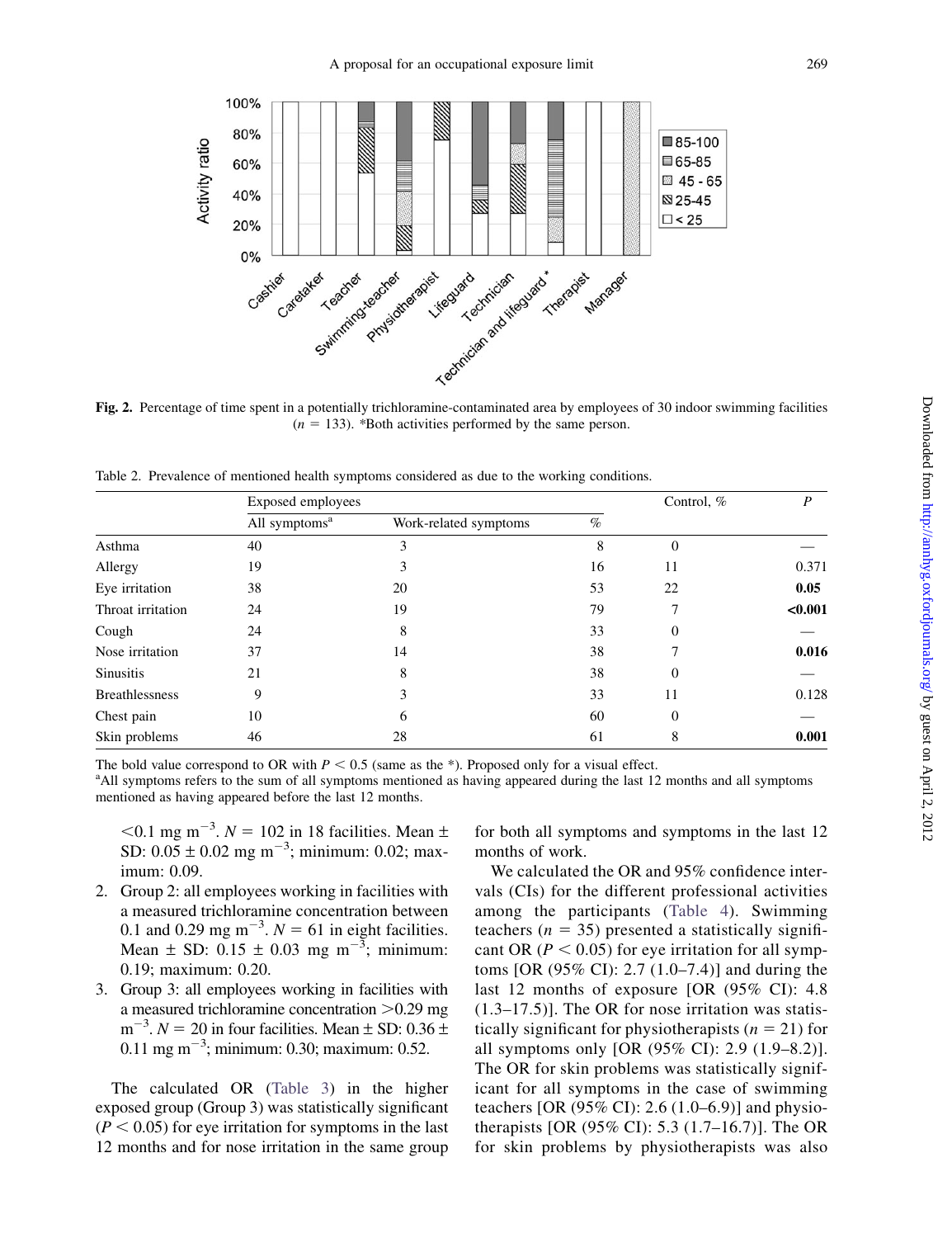| Group                            | 1                                  |                                       | $\overline{c}$                     |                                       | 3<br>$N = 20$<br>$0.36 \pm 0.11$ mg m <sup>-3</sup> |                                       |  |
|----------------------------------|------------------------------------|---------------------------------------|------------------------------------|---------------------------------------|-----------------------------------------------------|---------------------------------------|--|
|                                  | $N = 102$                          |                                       | $N = 61$                           |                                       |                                                     |                                       |  |
| NCl <sub>3</sub><br>$(x \pm SD)$ | $0.05 \pm 0.02$ mg m <sup>-3</sup> |                                       | $0.15 \pm 0.03$ mg m <sup>-3</sup> |                                       |                                                     |                                       |  |
|                                  | All<br>symptoms                    | Symptoms during<br>the last 12 months | All<br>symptoms                    | Symptoms during<br>the last 12 months | All<br>symptoms                                     | Symptoms during<br>the last 12 months |  |
| Asthma                           | $1.4(0.65-2.98)$                   |                                       |                                    |                                       | $2.0(0.6-6.2)$                                      | $2.4(0.6-9.1)$                        |  |
| Allergy                          |                                    | $2.6(0.7-1.0)$                        |                                    | $1.25(0.2-6.5)$                       |                                                     |                                       |  |
| Eye<br>irritation                |                                    | $3.8(1.2 - 11.8)^*$                   |                                    | 1.6(0.4–6.2)                          | $3.0(0.9-9.8)$                                      | $5.6(1.3-23.7)^*$                     |  |
| Throat<br>irritation             |                                    |                                       |                                    |                                       | $1.2(0.3-4.1)$                                      | $1.4(0.4-5.1)$                        |  |
| Cough                            |                                    |                                       |                                    |                                       | $1.2(0.3-4.2)$                                      | $1.3(0.4-4.7)$                        |  |
| <b>Nose</b><br>irritation        |                                    | $1.3(0.6-3.0)$                        |                                    |                                       | $4.3(1.5-12.6)^*$                                   | $4.2(1.4-13.1)^*$                     |  |
| Sinusitis                        |                                    | $1.3(0.4-3.7)$                        |                                    |                                       | $1.2(0.3-4.8)$                                      | $2.1(0.5-9.4)$                        |  |
| <b>Breathlessness</b>            |                                    |                                       |                                    |                                       |                                                     |                                       |  |
| Chest pain                       |                                    |                                       |                                    |                                       | $1.7(0.4 - 7.4)$                                    | $2.0(0.5-9.1)$                        |  |
| Skin problems                    |                                    | $1.7(0.7-4.0)$                        | $1.4(0.6-3.5)$                     | $1.4(0.5-3.3)$                        | $2.8(0.9-8.5)$                                      | $2.1(0.6-7.2)$                        |  |

<span id="page-6-0"></span>Table 3. OR for three exposed groups of employees in 30 indoor swimming facilities. Only ORs  $\geq 1$  are provided.

All symptoms refers to the sum of symptoms mentioned as having appeared during the last 12 months and symptoms mentioned as having appeared before the last 12 months.

 $*P$  (Fischer's test) < 0.05.

statistically significant for symptoms during the last 12 months. The calculated CIs were relatively large because of the low number of events in each group.

For each employee, a cumulative exposure index was defined by combining the rate of professional activity, the time spent working in potentially trichloramine-contaminated areas, and the measured trichloramine concentration. Five groups of exposure were defined.

The calculated ORs (see [Table 5\)](#page-8-0) for eye irritation and all irritation symptoms together (eyes, nose, and throat) were statistically higher for Groups D and E than for the control group ( $P < 0.05$  for all symptoms and during the last 12 months). The OR for nose irritation was also statistically higher for Group E, with OR (95% CI) = 5.1 (1.5–17.3) for all symptoms and OR (95% CI) = 4.4 (1.2–15.2) for symptoms in the last 12 months.

In Group E, skin problems were significantly more frequent than in the control group  $[P \le 0.05, \text{ OR}]$  $(95\% \text{ CI}) = 3.6 \ (1.0-12.2) \text{ for symptoms before}$ and during the last 12 months]. Due to the relatively large CIs of the calculated OR, the power of our results was reduced.

## Water quality

The results of the water quality analysis are presented in [Fig. 3.](#page-9-0) Thirteen results (43%) for free chlorine exceeded the official Swiss reference value of 0.4 mg free chlorine per liter of water, but only two were over the tolerance value of 0.8 mg free chlorine per liter of water. With regard to bounded chlorine, 19 (63%) water samples were over the reference value of 0.2 mg  $l^{-1}$ , while 12 results (40%) exceeded the tolerance value of 0.3 mg  $m^{-3}$ . As for the THM results ( $n = 27$ ), 14 (52%) were above the reference value of 30  $\mu$ g l<sup>-1</sup>. The urea reference value of 1 mg  $1^{-1}$  was exceeded in four samples  $(15\%)$ .

#### **DISCUSSION**

Our results indicated that in all the studied facilities except one, the trichloramine concentrations were below the French reference value of 0.5 mg  $m^{-3}$ , and only three were equal to or slightly over  $0.3$  mg m<sup>-3</sup>. Overall, our results pointed out a very low and consistent range of trichloramine concentrations (mean air concentration of trichloramine: 0.114  $\pm$  0.043 mg m<sup>-3</sup>). This reflects the good maintenance of the studied facilities.

The measured trichloramine levels in our panel of 30 indoor swimming pools appeared to be very low compared to other results in various countries (France: Héry et al. [\(1994\)](#page-12-0) and [Massin](#page-12-0) et al. [\(1998\)](#page-12-0); Belgium: [Bernard](#page-12-0) et al. (2003) and [Charlier](#page-12-0) et al. [\(2003\)](#page-12-0); USA: Chen et al. [\(2008\)](#page-12-0); and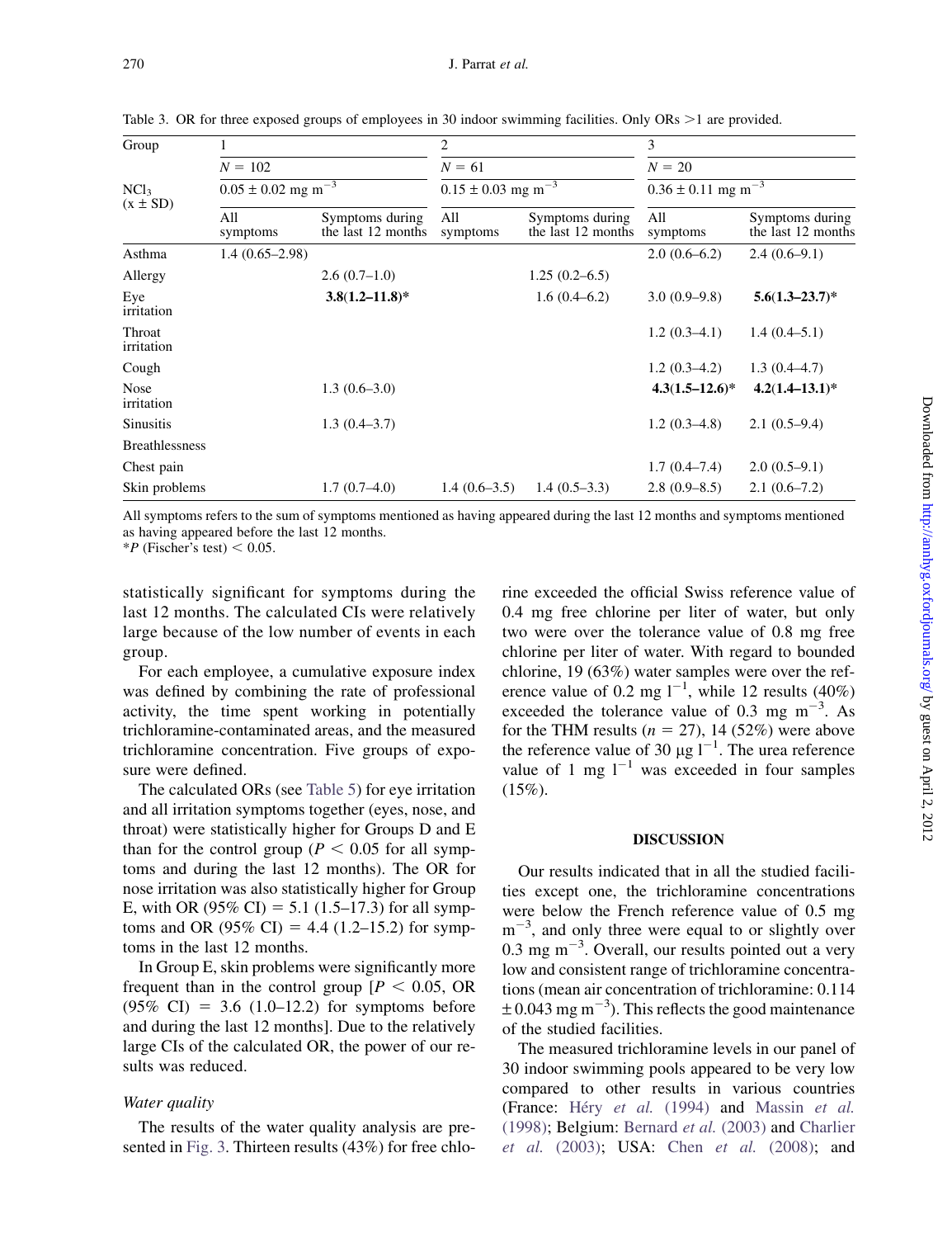| Group                 | Teachers        |                                             | Swimming teachers  |                                             | Physiotherapists    |                                                    | Technicians +<br>technicians/lifeguards |                                             |  |
|-----------------------|-----------------|---------------------------------------------|--------------------|---------------------------------------------|---------------------|----------------------------------------------------|-----------------------------------------|---------------------------------------------|--|
|                       | $N = 58$        |                                             |                    | $N = 35$                                    |                     | $N = 21$                                           |                                         | $N = 37$                                    |  |
|                       | All<br>symptoms | Symptoms<br>during<br>the last<br>12 months | All<br>symptoms    | Symptoms<br>during<br>the last<br>12 months | All<br>symptoms     | <b>Symptoms</b><br>during<br>the last<br>12 months | All<br>symptoms                         | Symptoms<br>during<br>the last<br>12 months |  |
| Asthma                |                 |                                             |                    |                                             | $2.2(0.7-6.4)$      |                                                    | $2.1(0.8-5.2)$                          |                                             |  |
| Allergy               |                 |                                             | $1.3(0.4-4.3)$     | $4.3(1.0-19.5)$                             | $1.9(0.5-7.0)$      | $4.3(0.8-23.7)$                                    |                                         | $1.4(0.2 - 8.5)$                            |  |
| Eye<br>irritation     |                 | $1.2(0.3-5.2)$                              | $2.7(1.0 - 7.4)^*$ | $4.9(1.3 - 17.5)^*$                         | $2.8(0.8-9.1)$      | $3.9(0.9-17.4)$                                    |                                         | $2.0(0.5-8.4)$                              |  |
| Throat<br>irritation  |                 |                                             |                    |                                             |                     |                                                    |                                         |                                             |  |
| Cough                 |                 |                                             |                    |                                             |                     |                                                    |                                         |                                             |  |
| Nose<br>irritation    |                 |                                             | $1.5(0.6-3.9)$     | $1.4(0.5-4.2)$                              | $2.9(1.9 - 8.2)^*$  | $2.3(0.7-7.4)$                                     |                                         | $1.2(0.4-3.6)$                              |  |
| Sinusitis             |                 |                                             |                    |                                             | $2.1(0.6-7.2)$      | $1.2(0.2-6.7)$                                     |                                         | $1.5(0.4-5.5)$                              |  |
| <b>Breathlessness</b> |                 |                                             |                    |                                             |                     |                                                    |                                         |                                             |  |
| Chest pain            |                 |                                             |                    |                                             |                     |                                                    |                                         | $1.4(0.4-5.4)$                              |  |
| Skin<br>problems      | $1.2(0.5-3.0)$  | $1.15(0.4-3.0)$                             | $2.6(1.0-6.9)$ *   | $2.1(0.7-5.8)$                              | $5.3(1.7 - 16.7)^*$ | $3.2(1.0-10.7)^*$                                  |                                         | $1.4(0.4-4.0)$                              |  |

<span id="page-7-0"></span>Table 4. ORs for the different professional activities exposed to trichloramine in 30 indoor swimming facilities. Only ORs >1 are provided.

All symptoms refers to the sum of symptoms mentioned as having appeared during the last 12 months and symptoms mentioned as having appeared before the last 12 months.<br>\*P (Fischer's test) < 0.05.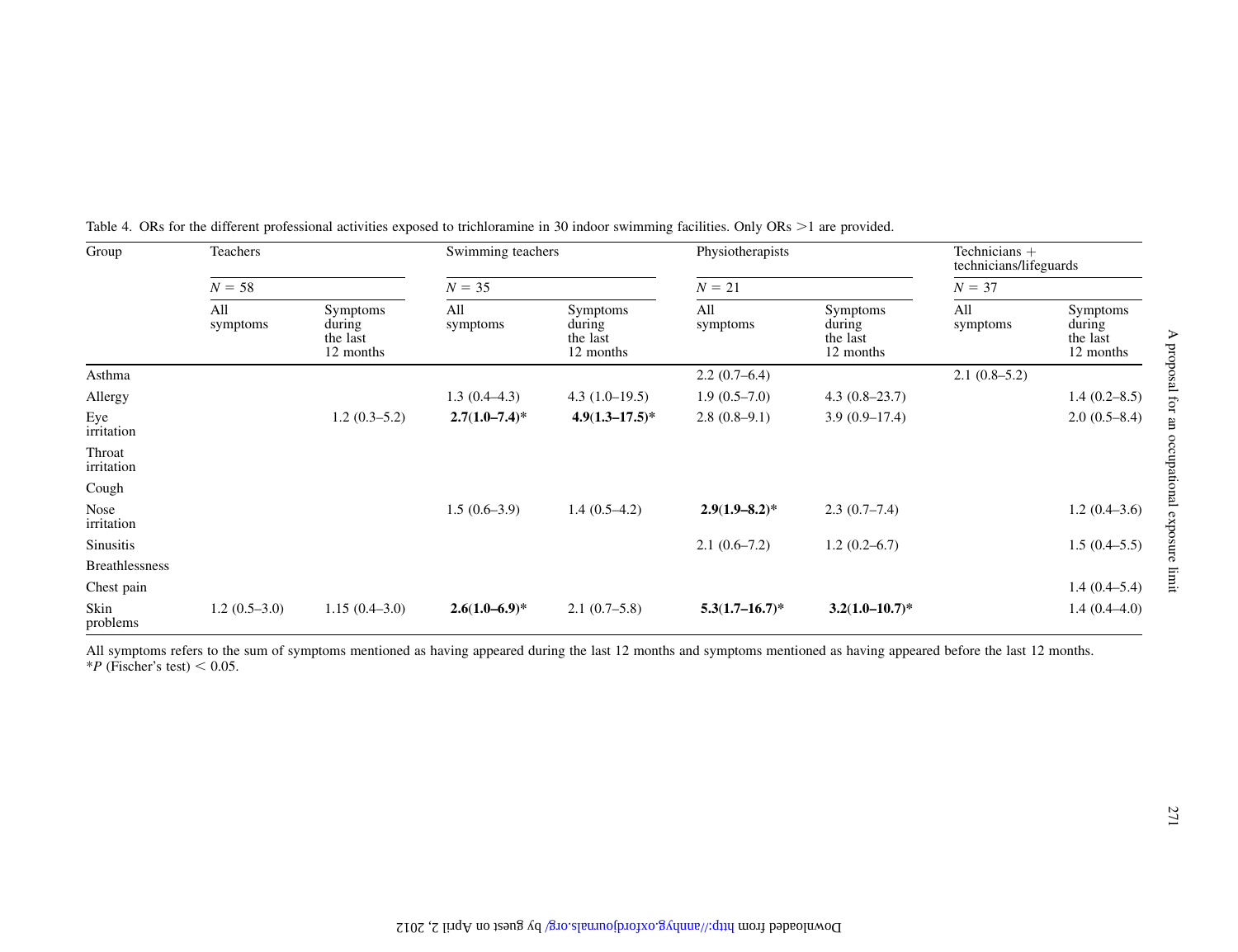| Group                                  | А                                            |                                             | B                                                 |                                             | C                                                |                                             | D                                             |                                          | E                                             |                                          |
|----------------------------------------|----------------------------------------------|---------------------------------------------|---------------------------------------------------|---------------------------------------------|--------------------------------------------------|---------------------------------------------|-----------------------------------------------|------------------------------------------|-----------------------------------------------|------------------------------------------|
|                                        | $N = 98$<br>$1.8 \pm 1.4$ mg m <sup>-3</sup> |                                             | $N = 110$<br>$2.6 \pm 2.2$ mg $\overline{m^{-3}}$ |                                             | $N = 22$<br>$6.4 \pm 1.2$ mg $\overline{m^{-3}}$ |                                             | $N = 22$<br>$22.8 \pm 5.9$ mg m <sup>-3</sup> |                                          | $N = 14$<br>$28.8 \pm 5.9$ mg m <sup>-3</sup> |                                          |
| Mean<br>cumulative<br>$NCl_3$ exposure |                                              |                                             |                                                   |                                             |                                                  |                                             |                                               |                                          |                                               |                                          |
| $(x \pm SD)$                           | All<br>symptoms                              | Symptoms<br>during<br>the last<br>12 months | All<br>symptoms                                   | Symptoms<br>during<br>the last<br>12 months | All<br>symptoms                                  | Symptoms<br>during<br>the last<br>12 months | All<br>symptoms                               | Symptoms<br>during the last<br>12 months | All<br>symptoms                               | Symptoms<br>during the last<br>12 months |
| Asthma                                 | $1.1(0.5-2.4)$                               |                                             | $1.2(0.6-2.7)$                                    |                                             | $1.2(0.4-4.4)$                                   |                                             | $1.7(0.6-5.3)$                                | $2.1(0.6-8.0)$                           | $2.70.8 - 9.6$                                | $2.7(0.6-12.0)$                          |
| Allergy                                |                                              |                                             | $1.2(0.5-2.9)$                                    |                                             | $1.2(0.3-5.5)$                                   | $4.4(0.8-23.6)$                             |                                               |                                          |                                               |                                          |
| Eye irritation                         | $1.3(0.5-3.2)$                               | $1.5(0.4-5.5)$                              | $1.7(0.7-4.0)$                                    | $2.5(0.7-9.4)$                              |                                                  |                                             | $3.7(1.2 - 11.2)^*$                           | $5.9(1.5-23.4)$ *                        | $4.8(1.4 - 17.2)^*$                           | $6.3(1.4-29.3)*$                         |
| Throat irritation                      |                                              |                                             |                                                   | $2.8(0.9-8.9)$                              |                                                  |                                             | $1.3(0.4-1.1)$                                | $1.2(0.3-4.0)$                           | $1.7(0.5-6.3)$                                | $1.4(0.3-5.6)$                           |
| Cough                                  |                                              |                                             |                                                   |                                             | $1.2(0.3-4.2)$                                   |                                             |                                               |                                          | $1.3(0.3-5.2)$                                |                                          |
| Nose irritation                        |                                              |                                             |                                                   | $1.1(0.5-2.7)$                              |                                                  |                                             | $2.7(1.0-7.5)$                                | $2.7(0.9-8.3)$                           | $5.1(1.5-17.3)^*$                             | $4.4(1.2 - 15.2)^*$                      |
| Sinusitis                              |                                              |                                             |                                                   | $1.5(0.6-4.2)$                              |                                                  |                                             | $1.4(0.3-6.1)$                                | $1.8(0.4 - 7.7)$                         |                                               | $1.9(0.3-10.7)$                          |
| <b>Breathlessness</b>                  |                                              |                                             |                                                   |                                             |                                                  |                                             |                                               |                                          |                                               |                                          |
| Chest pain                             |                                              |                                             |                                                   |                                             |                                                  |                                             |                                               | $1.7(0.4-7.5)$                           | $1.6(0.3-8.5)$                                | $1.9(0.3-10.4)$                          |
| Skin problems                          | $1.2(0.5-2.9)$                               |                                             | $1.9(0.9-4.0)$                                    | $1.6(0.7-3.6)$                              | $1.8(0.6-6.1)$                                   | $1.7(0.5-6.2)$                              | $2.4(0.8-7.1)$                                | $1.8(0.6-6.2)$                           | $3.6(1.0-12.2)^*$                             | $2.4(0.6-9.0)$                           |

<span id="page-8-0"></span>Table 5. ORs for cumulative exposure levels. For each employee, a cumulative exposure index was defined by combining the ratio of professional activity, the time spent working in potentially trichloramine-contaminated areas, and the measured trichloramine concentration. Only  $ORs > 1$  are provided.

All symptoms refers to the sum of symptoms mentioned as having appeared during the last 12 months and symptoms mentioned as having appeared before the last 12 months.<br>Cumulative exposure: NCl3 concentration in pool i × ac  $*P$  (Fischer's test)  $< 0.05$ .

272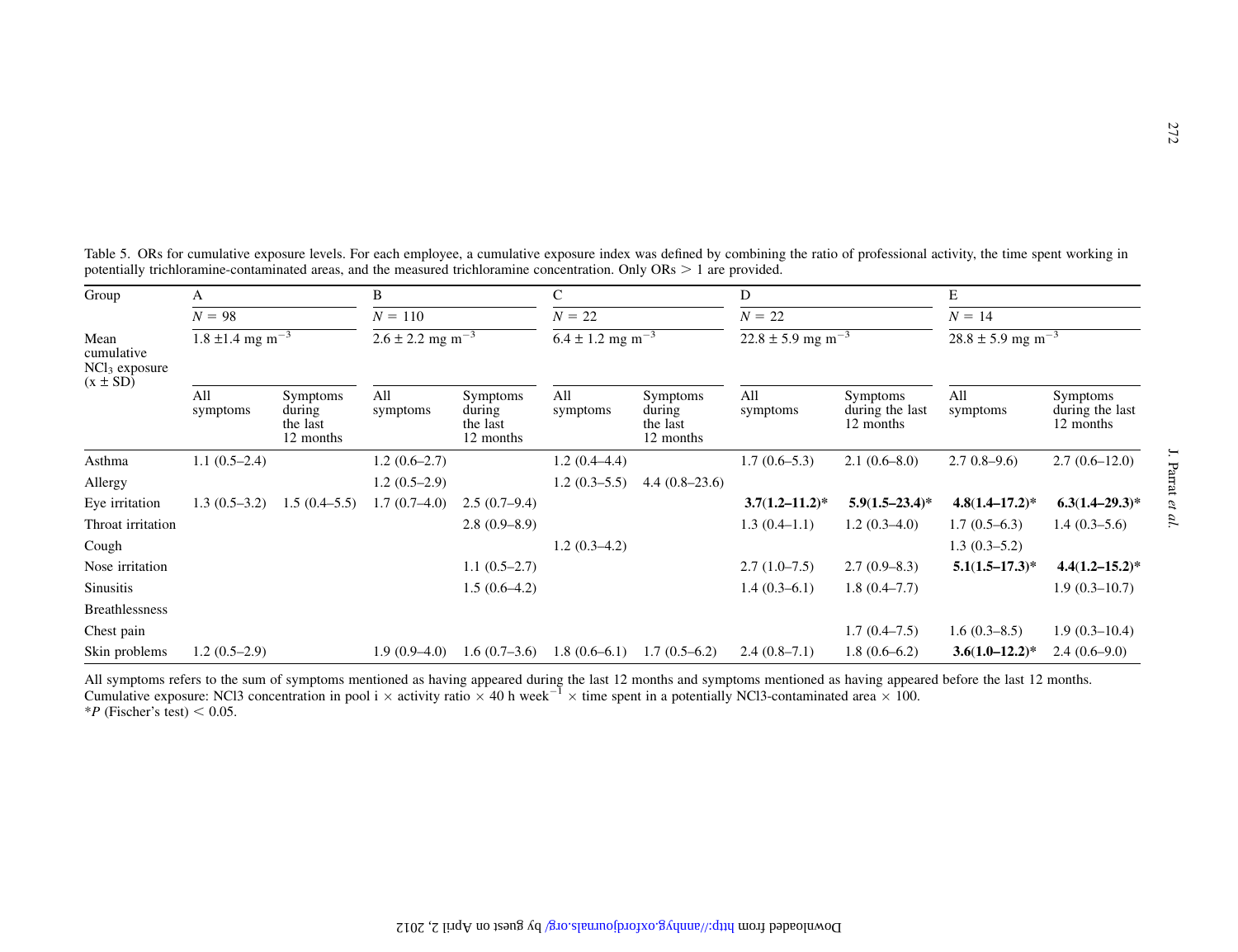<span id="page-9-0"></span>

Fig. 3. Water quality in 30 Swiss indoor swimming pools.

Netherlands: Jacobs et al. [\(2007\)\)](#page-12-0). The levels in Germany were also slightly higher, with 50th and 90th percentiles at 0.12 and 0.37 mg  $m^{-3}$ , respectively ([Schmoll](#page-13-0) et al., 2009).

We observed that the presence of a whirlpool in Facilities 6, 11, 13, 16, 21, and 30 did not result in a significant increase in trichloramine in the air. This could be explained by their large building volume and good ventilation systems.

Because of the lack of leisure indoor swimming pools in our study, we could not verify the intuitive explanation of increased trichloramine emission by disturbance of the water surface [\(Massin](#page-12-0) et al., [1998\)](#page-12-0), a hypothesis that is supported by the results of [Schmoll](#page-13-0) et al. (2009).

Our results did not reveal any dilution effect of the trichloramine in the air above the water surface. [Badinier-Paganon and Deschamps \(2001\)](#page-12-0) and [Schmoll](#page-13-0) et al. [\(2009\)](#page-13-0) identified a gradient, whereas other authors ([Charlier](#page-12-0) et al., 2003; [Hamel, 2007](#page-12-0); [Jacobs](#page-12-0) et al.[, 2007](#page-12-0)) did not. A large air volume, controlled ventilation devices, air movement due to the presence of swimmers, and a gradient effect due to the evaporation of water are likely to be sufficient to assure the homogenous distribution of trichloramine in the air.

## Occupational exposure assessment

Considering that between 1500 and 3000 persons could be professionally exposed to trichloramine in indoor swimming pools in Switzerland, our study included 5–10% of all potentially exposed Swiss professionals. We assume that this is sufficient to take preventive decisions to control possible adverse health effects or to prevent health symptoms at the workplaces and public facilities concerned.

In this study, despite the low activity rate in potentially trichloramine-contaminated areas, the reported prevalence of eye and nose irritations were relatively high, even surprisingly high for Group E, which corresponded to 40-h exposure to trichloramine levels between 0.2 and 0.39 mg  $m^{-3}$ . The ORs reached 4.8 and 6.3, respectively, for both all symptoms and symptoms in the last 12 months of exposure. The risk increased at a lower proportion for Group D (ORs of 3.7 and 5.9, respectively), corresponding to exposure levels between 0.1 and 0.39 mg  $\text{m}^{-3}$ . We conclude that when the trichloramine concentration in the air is  $>0.3$  mg m<sup>-3</sup>, the workers' irritation symptoms increase significantly. The same conclusion can be observed for skin problems, although these are certainly the most prominent due to the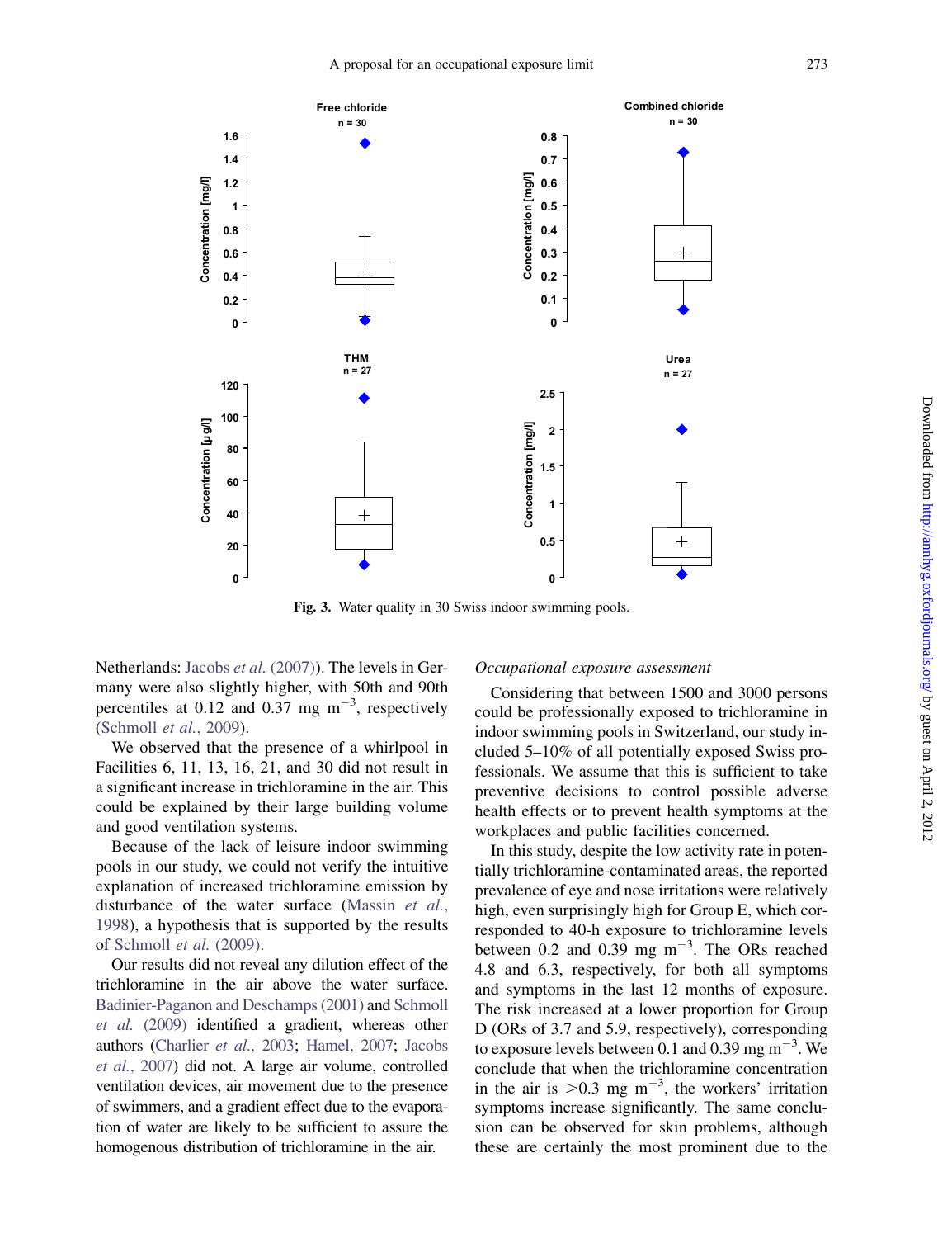use of aggressive chemicals for the disinfection and cleaning of surfaces in the facilities and/or due to repetitive contact with pool water during swimming training.

Our results confirmed the irritative effects of trichloramine identified by [Gagnaire](#page-12-0) et al. (1994), which are similar to those obtained by [Massin](#page-12-0) et al.  $(2007)$ , [Jacobs](#page-12-0) et al.  $(2007)$ , Lévesque et al.  $(2006)$ , and [Thoumelin](#page-13-0) *et al.*  $(2005)$ . Thoumelin et al. [\(2005\)](#page-13-0) estimated a higher incidence of irritative symptoms at a trichloramine concentration of 0.21  $mg \, \text{m}^{-3}$ . These findings are similar to ours and emphasize that even relatively low trichloramine exposure (up to  $0.3$  mg m<sup>-3</sup>) might cause health problems.

With regard to professions, the risk of irritation symptoms was highest for swimming teachers and physiotherapists. No statistically significant increase in risk was found for technicians and technicians with lifeguard tasks. These employees often spent their time in areas with reduced trichloramine levels (ventilated guard cages, ventilated locker rooms, and outdoors).

The power of our results was limited by the relatively small number of subjects and the well-known healthy worker effect.

## Pool attendants

Swimmers are exposed to the substances contained in water and those splashing or evaporating from aerosols from the water. Several authors found ocular and respiratory irritative symptoms to be common in swimmers (Lévesque et al., 2006; [Bowen](#page-12-0) et al., 2007). Concerning public exposure to trichloramine, Lévesque et al.  $(2006)$  quantified the limit for an increasing incidence of irritative symptoms at 0.37 mg  $\text{m}^{-3}$ . Other authors evidenced a higher prevalence of hay fever and allergic respiratory effects in persons who started swimming early in life ([Zwick](#page-13-0) et al., 1990; reviewed by [Kohlhammer](#page-12-0) [and Heinrich, 2007\)](#page-12-0) or demonstrated some of the mechanisms that are involved in the hyperpermeability of lung tissues ([Helenius](#page-12-0) et al., 2002; [Bernard](#page-12-0) et al.[, 2003;](#page-12-0) [Lagerkvist](#page-12-0) et al., 2004).

Other studies, which did not support the increase in irritant effects and allergic incidence, were interesting because they showed that low values of chlo-rine, as was the case in Germany [\(Schoefer](#page-13-0) et al., [2008](#page-13-0)), or its absence, in the case of copper-silver dis-infection ([Carbonnelle](#page-12-0) et al., 2002), might reduce or prevent these health symptoms. Studies in Germany underlined two periods of German regulations. [Kohlhammer](#page-12-0) et al. (2006) showed that adults had higher rates of hay fever when they were frequently

exposed at school age during the years 1950 and 1969, whereas a study on children who started swimming in the late 1990s did not show evidence of such an increase [\(Schoefer](#page-13-0) et al., 2008). This might suggest that a better regulation contributes to less exposure for swimmers and consequently results in minor health effects in terms of atopic diseases. However, these authors noted a higher risk of diarrhea in baby swimmers. A conflict between low exposure to chlorine by-products and insufficient disinfection might not be inevitable.

# Pool water quality

The Swiss reference and tolerance values for free and combined chlorine, along with those of Germany, are among the lowest. In swimming pools, free chlorine should be between 0.2 and 0.4 mg per liter of water (reference value) and should not exceed 0.8 mg  $1^{-1}$  (tolerable limit), while combined chlorine should be  $\leq 0.3$  mg l<sup>-1</sup> [\(SIA, 2000\)](#page-13-0). France, for example, has a free chlorine tolerance value fixed between 0.4 and 1.4 mg  $l^{-1}$ , while that of Belgium is between 0.5 (minimum tolerable) and 1.5 mg  $1^{-1}$ . The Swiss reference value is below or equal to the minimum tolerable value in Belgium and France.

Unlike other studies ([Schmoll](#page-13-0) et al., 2009), we did not identify a clear correlation between pollutants in water (free chlorine, bounded chlorine, THM, or urea) and trichloramine in the air around the swimming pools. Nevertheless, the question arises as to whether low contents of free and combined chlorine in water could partly explain the low air concentrations of trichloramine measured during our study. On one side, this hypothesis seems to be confirmed by studies in Germany where the free and combined chlorine concentrations were found to be similar to those measured in Switzerland and the air levels of trichloramine were also pretty low [\(Schmoll](#page-13-0) et al., [2009\)](#page-13-0). On the other side, studies in Belgium and France showed higher trichloramine concentrations in pool air, with some very high values (Héry  $et$   $al$ , [1995](#page-12-0); [Massin](#page-12-0) et al., 1998; [Bernard](#page-12-0) et al., 2003). Recently, Belgium reduced the reference value for combined chlorine from  $\leq 2.0$  to  $\leq 0.8$  mg l<sup>-1</sup> (A. Bernard, personal communication), but no data are available to assess the effect of the new benchmark.

The Swiss [SIA \(2000\)](#page-13-0) and the German DIN 19643 standards for pool construction, technical and chemical characteristics, and maintenance rules permit the use of low amounts of disinfectants while guaranteeing the hygiene of pools. These norms require the installation and maintenance of severe technical standards (including the flocculation of water particles, the correct use and cleaning of filters,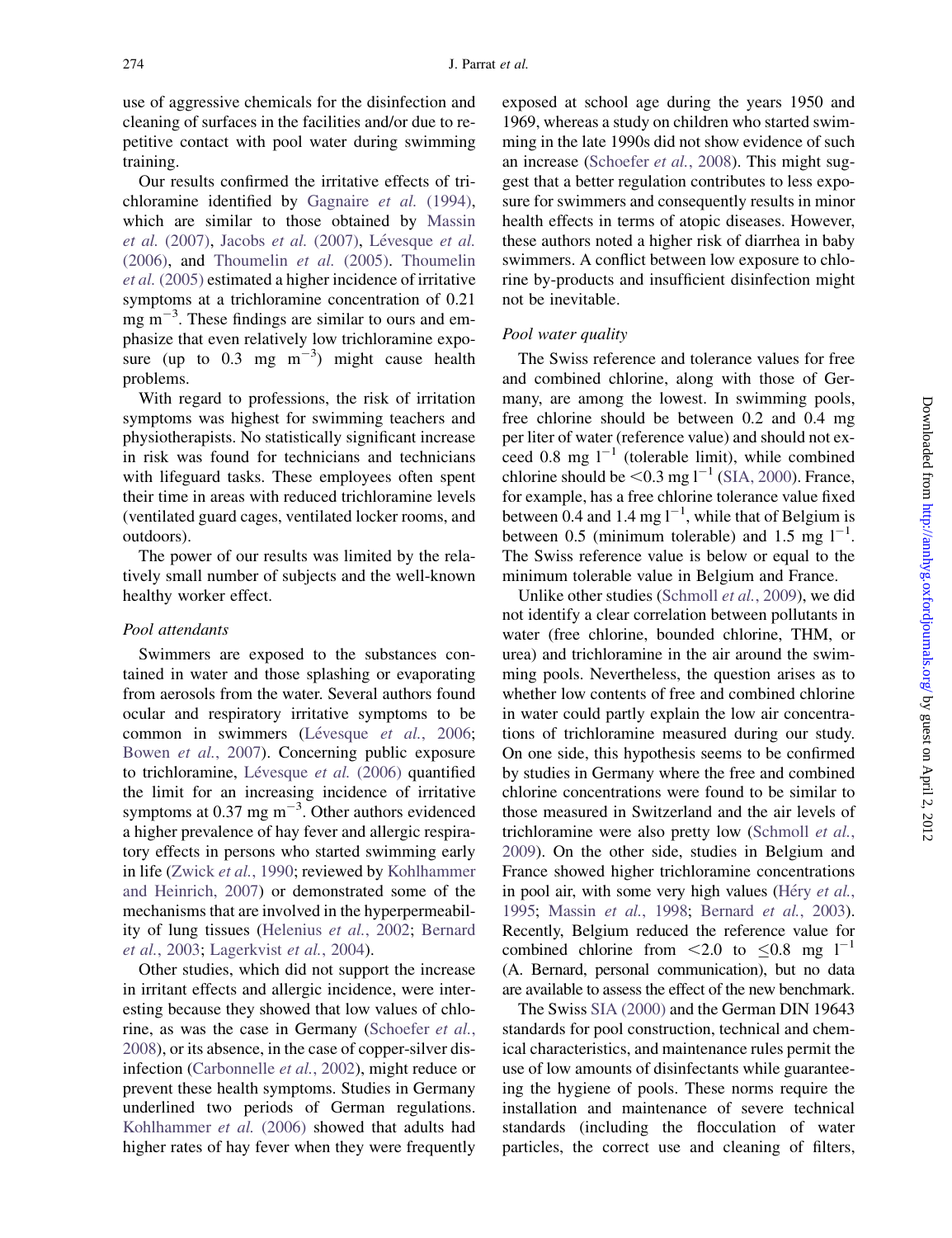and good water circulation in the pools) and set regulations on water quality (free and combined chlorine, urea, etc.). These measures seem to reduce trichloramine formation and, consequently, occupational and public trichloramine exposure. In addition, the SIA norm requires fresh water supply of at least 30 l for each swimmer attending the pool and demands good water circulation in the pool. A ventilation system with 30% fresh-pulsed air guarantees good management practice.

# **CONCLUSIONS**

## An occupational exposure limit for trichloramine

As has been done for a large variety of chemicals ([Schaper, 1993\)](#page-12-0), the occupational exposure limit should be based on the substance's irritative properties when there is a lack of chronic toxicological data. The TLV documentation on chlorine ([ACGIH,](#page-12-0) [2001\)](#page-12-0) indicates, for example, that the TLV–TWA and TLV–STEL values are intended to minimize the potential ocular, mucous membrane, and respiratory tract irritation. The available evidence indicates that TWA exposure to 1 p.p.m. of chlorine results in annoying symptoms in the nose, throat, and conjunctiva among exposed workers. Therefore, the proposed TLV for chlorine is 0.5 p.p.m.

For trichloramine, our results, as well as those obtained by [Massin](#page-12-0) et al. (2007) and [Thoumelin](#page-13-0) et al. [\(2005\),](#page-13-0) demonstrated similar increasing risks of irritative symptoms up to a trichloramine level of 0.2–0.3 mg  $\text{m}^{-3}$ . In contrast, [Jacobs](#page-12-0) et al. [\(2007\)](#page-12-0) did not find any correlation between health symptoms and trichloramine air concentrations. Despite the large sample of exposed people in their field study ( $n = 628$ ), we noted that only six facilities were quantified. The trichloramine air concentrations in the other 32 facilities were recalculated, which might have caused an important bias in the study.

Following a literature review, [Bonvallot](#page-12-0) et al. [\(2010\)](#page-12-0) selected a lowest-observed-adverse-effect level of 0.355 mg  $m^{-3}$  based on objective measurements rather than self-reported effects. Furthermore, occupational asthma was described by [Thickett](#page-13-0) et al. [\(2002\)](#page-13-0) as an important impairment of the lung function at a level of 0.5 mg  $\text{m}^{-3}$ . According to [Nemery](#page-12-0) et al.  $(2002)$ , the report of [Thickett](#page-13-0) et al.  $(2002)$  is clinically important because it provided evidence that swimming pool-induced asthma might occur as an occupational disease. In the case of trichloramine, the precautionary principle has to be applied, too. Therefore, we recommend fixing the trichloramine occupational exposure limit at a ceiling of 0.3 mg m<sup> $-3$ </sup> (0.06 p.p.m.). This limit is below the proposed reference limit in France  $(0.5 \text{ mg m}^{-3})$ but is in accordance with recent studies in this coun-try [\(ANSES, 2010\)](#page-12-0). Héry et al.  $(2000)$  emphasized that the  $0.5$  mg m<sup>-3</sup> reference level does not assure sufficient protection of employees exposed to trichloramine. Moreover, our results, as well as those of [Schmoll](#page-13-0) et al. (2009), showed that low concentrations of trichloramine in air are possible.

Longitudinal studies with a pluridisciplinary approach have to be performed to evaluate the possible risk of asthma among persons who are professionally exposed to trichloramine, not only in indoor swimming pools but also during various cleaning activities, such as vegetable washing (Héry [et al.](#page-12-0), [1998](#page-12-0)).

# Recommendations for reducing trichloramine precursor concentrations

In indoor swimming pools, the use of a ventilated ''guard cage'' seems to be an excellent way to control occupational exposure to trichloramine. Among others, [Li and Blatchley \(2007\)](#page-12-0) and [Schmalz](#page-12-0) et al. (2011) claimed that urea and free chlorine are major precursors of trichloramine synthesis. Based on our results and experience, we understand that the control of all parameters during the water disinfection process is a determinant factor in minimizing trichloramine production. Before implementing the technical solutions for improving trichloramine elimination from swimming pool, as proposed by Gérardin et al. [\(1999, 2005\),](#page-12-0) the trichloramine precursors have to be under control. Correct technical management and conscientious daily follow-up of the whole disinfection and water filtration systems ensure the good microbiological quality of the water and minimize the production of undesirable trichloramine. Because of energy costs, the fresh air ratio is often reduced, leading to insufficient by-product reduction. Heat recovery systems would improve energy conservation. Finally, besides all these technical parameters, good public hygiene (showering before swimming) should be assured by undertaking correct and regular public awareness campaigns.

#### FUNDING

The Swiss National Insurance (SUVA) and the Swiss Federal Office for Public Health (FOPH).

Acknowledgements—We express our thanks to the Cantonal Laboratory for food, water, and air in Delémont (JU), especially to M. Jean-Jacques Roth for his skillfull technical work.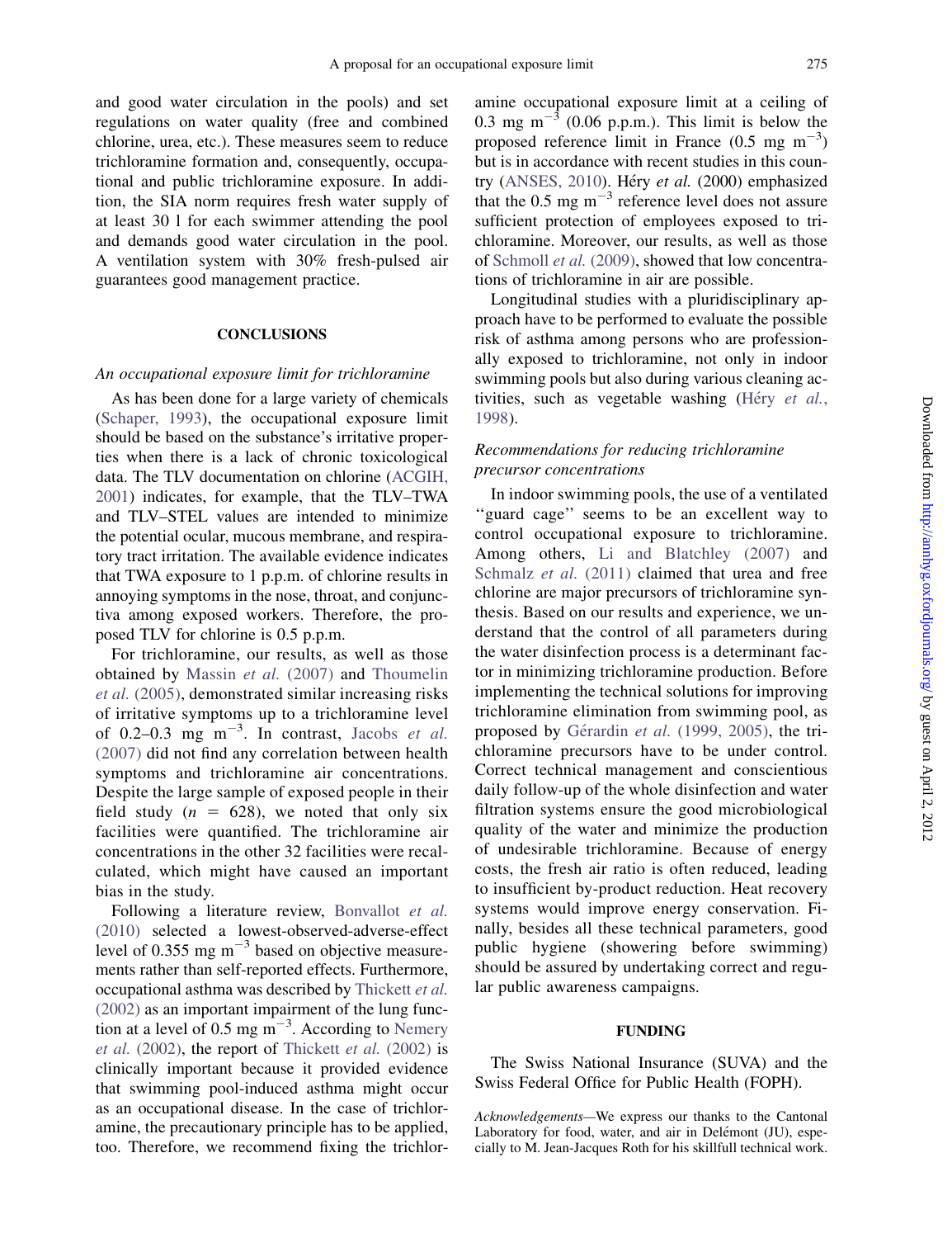<span id="page-12-0"></span>Our thanks also go to M. Pierre Crettaz (FOPH) for the article review and to Ms Catheline Reymond for her contribution to the field study. This work is dedicated to our late colleague Olivier Schenk.

# **REFERENCES**

- ACGIH. (2001) Documentation of threshold limit values, chlorine. Cincinnati, OH: American Conference of Governmental Industrial Hygienists.
- ANSES. (2010) Rapport de l'AFSSET: risques sanitaires liés aux piscines. Maison-Alfort Cedex, France: Agence nationale de sécurité sanitaire, de l'alimentation, de l'environnement et du travail. Available at [http://www.afsset.fr/upload/](http://www.afsset.fr/upload/bibliotheque/413996977197053340489872262883/10_06_piscines_reglementees_vdef_2010.pdf) [bibliotheque/413996977197053340489872262883/10\\_06\\_](http://www.afsset.fr/upload/bibliotheque/413996977197053340489872262883/10_06_piscines_reglementees_vdef_2010.pdf) [piscines\\_reglementees\\_vdef\\_2010.pdf](http://www.afsset.fr/upload/bibliotheque/413996977197053340489872262883/10_06_piscines_reglementees_vdef_2010.pdf). Accessed 23 June 2011.
- Badinier-Paganon I, Deschamps F. (2001) Exposition des maîtres-nageurs aux dérivés chlorés. Arch Mal Prof; 62: 477–81.
- Barbee SJ, Thackara JW, Rinehart WE. (1983) Acute inhalation toxicology of nitrogen trichloride. Am Ind Hyg Assoc J; 44: 145–6.
- Bernard A, Carbonnelle S, De Burbure C et al. (2006) Chlorinated pool attendance, atopy and the risk of asthma during childhood. Environ Health Perspect; 114: 1567–73.
- Bernard A, Carbonnelle S, Dumont X et al. (2007) Infant swimming practice, pulmonary epithelium integrity, and the risk of allergic and respiratory diseases later in childhood. Pediatrics; 119: 1095–103.
- Bernard A, Carbonnelle S, Michel O et al. (2003) Lung hyperpermeability and asthma prevalence in schoolchildren: unexpected associations with the attendance at indoor chlorinated pools. Occup Environ Med; 60: 385–94.
- Bernard A, Nickmilder M, Voisin C. (2008) Outdoor swimming pools and the risks of asthma and respiratory allergies during adolescence. Eur Respir J; 32: 1–10.
- Bonvallot N, Glorennec P, Zmirou D. (2010) Derivation of a toxicity reference value for nitrogen trichloride as a disinfection by-product. Regul Toxicol Pharmacol; 56: 357–364.
- Bowen AB, Kile JC, Otto C et al. (2007) Outbreaks of short-incubation ocular and respiratory illness following exposure to indoor swimming pools. Environ Health Perspect; 115: 267–71.
- Carbonnelle S, Francaux M, Doyle I et al. (2002) Changes in serum pneumoproteins caused by short-term exposures to nitrogen trichloride in indoor chlorinated swimming pools. Biomarkers; 7: 464–78.
- Chalier G, Burlion G, Schrooten D et al. (2003) ISSeP (Liège, Belgique), Convention No. 01/13240. Etude de la qualité de l'air des piscines visant à définir des normes pour le contrôle régulier de ces établissements. Rapport final (Final Report). Available at http://environnement.wallonie.be/cgi/dgrne/ plateforme\_dgrne/visiteur/anims\_v2.cfm?pere=63. Accessed 23 June 2011.
- Chen L, Dang B, Mueller C et al. (2008) Investigation of employee symptoms at an indoor Waterpark. Health Hazard Evaluation report HETA; 0163–3062. Mason, OH: CDC, NIOSH; pp. 53.
- Gagnaire F, Azim S, Bonnet P et al. (1994) Comparison of the sensory irritation response in mice to chlorine and nitrogen trichloride. J Appl Toxicol; 14: 405–9.
- Gérardin F, Gerber JM, Héry M et al. (1999) Extraction de chloramines par contact gaz/liquide dans les eaux de piscines. Cahiers de notes documentaires; 177: 21–9.
- Gérardin F, Hecht G, Hubert-Pelle G et al. (2005) Traitement UV: suivi de l'évolution des concentrations en chloroforme

et en trichlorure d'azote dans les eaux de baignade d'un centre aquatique. Cahiers de notes documentaires; 201: 19–29.

- Hamel H. (2007) Etude de l'évolution du trichlorure d'azote et des trihalométhanes dans l'eau et l'air des piscines chlorées. Thèse présentée devant l'Université de Rennes 1. Reims, France: Université of Reims.
- Helenius I, Rytilä P, Sarna S et al. (2002) Effect of continuing or finishing high-level sports on airway inflammation, bronchial hyperresponsiveness, and asthma: a 5-year prospective follow-up study of 42 highly trained swimmers. J Allergy Clin Immunol; 109: 962–8.
- Héry M, Hecht G, Gerber JM et al. (1994) Exposition aux chloramines dans les atmosphères des halls de piscines. Cahiers de notes documentaires; 156: 285–92.
- Héry M, Hecht G, Gerber JM et al. (1995) Exposure to chloramines in the atmosphere of indoor swimming pools. Ann Occup Hyg; 39: 427–39.
- Héry M, Gerber JM, Hecht G et al. (1998) Exposure to chloramine in a green salad processing plant. Ann Occup Hyg; 42: 437–51.
- INRS. (2007) Trichlorure d'azote et autres composés chlorés: fiche no. 007/V01.1, see the Metropol Datebase. Available at [www.inrs.fr.](www.inrs.fr) Accessed 6 Jan 2012.
- Jacobs J, Spaan S, van Rooy G et al. (2007) Exposure to trichloramine and respiratory symptoms in indoor swimming pool workers. Eur Respir J; 29: 690–8.
- Kohlhammer Y, Döring A, Schäfer T et al. (2006) Swimming pool attendance and hay fever rates later in life. Allergy; 61: 1305–9.
- Kohlhammer Y, Heinrich J. (2007) Chlorine, chlorination byproducts and their allergic and respiratory health effects. Curr Respir Med Rev; 3: 39–47.
- Lagerkvist BJ, Bernard A, Blomberg A et al. (2004) Pulmonary epithelial integrity in children: relationship to ambient ozone exposure and swimming pool attendance. Environ Health Perspect; 112: 1769–71.
- Lévesque B, Duchesne J, Gingras S et al. (2006) The determinants of prevalence of health complaints among young competitive swimmers. Int Arch Occup Environ Health; 80: 32–9.
- Li J, Blatchley ER, III. (2007) Volatile disinfection byproduct formation resulting from chlorination of organic-nitrogen precursors in swimming pools. Environ Sci Technol; 41: 6732–9.
- Massin N, Bohadana A, Wild P et al. (1998) Respiratory symptoms and bronchial responsiveness in lifeguards exposed to nitrogen trichloride in indoor swimming pools. Occup Environ Med; 55: 258–63.
- Massin N, Hecht G, Ambroise D et al. (2007) Respiratory symptoms and bronchial responsiveness among cleaning and disinfecting workers in the food industry. Occup Environ Med; 64: 75–81.
- Nemery B, Hoet PHM, Nowak D. (2002) Indoor swimming pools, water chlorination and respiratory health. Eur Respir J; 19: 790–3.
- Nickmilder M, Bernard A. (2007) Ecological association between childhood asthma and availability of indoor chlorinated swimming pools in Europe. Occup Environ Med; 64: 37–46.
- Nystad W, Haberg SE, London SJ et al. (2008) Baby swimming and respiratory health. Acta Paediatr; 97: 657–62.
- Pairon JC, Choudrat D. (2003) Nouveaux tableaux de maladies professionnelles. Rev Mal Res; 20: 501–9.
- Schaper M. (1993) Development of a database for sensory irritants and its use in establishing occupational exposure limits. Am Ind Hyg Assoc J; 54: 488–544.
- Schmalz C, Frimmel FH, Zwiener C. (2011) Trichloramine in swimming pools—formation and mass transfer. Water Res; 45: 2681–90.